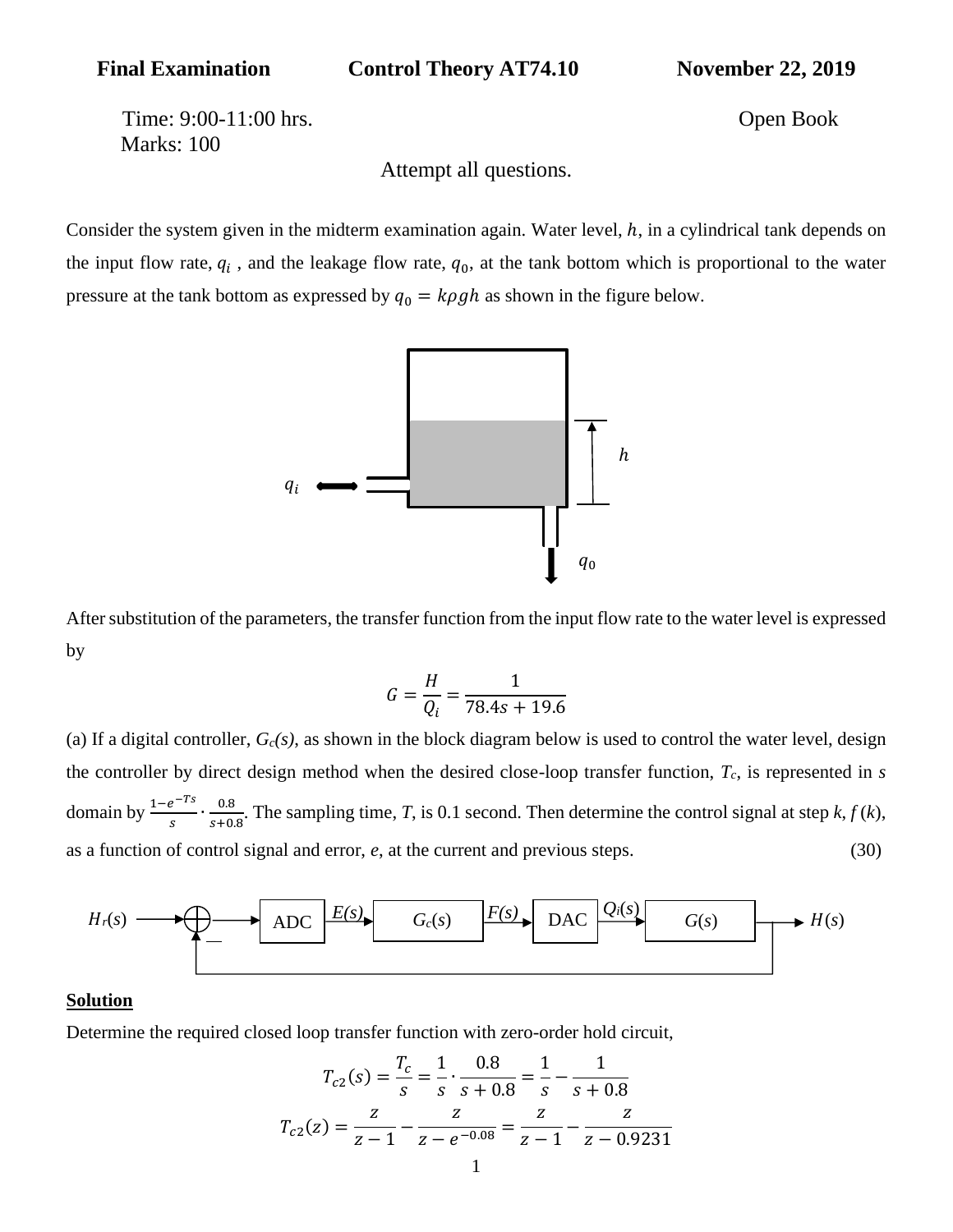$$
T_c(z) = \frac{z - 1}{z} T_{c2}(z) = 1 - \frac{z - 1}{z - 0.9231} = \frac{0.0769}{z - 0.9231}
$$

Determine the plant transfer function with zero-order hold circuit,

$$
G_2(s) = \frac{1}{s} \cdot \frac{1}{78.4s + 19.6} = \frac{1}{s} \cdot \frac{0.0128}{s + 0.25} = \frac{0.0512}{s} - \frac{0.0512}{s + 0.25}
$$
  
\n
$$
G_2(z) = \frac{0.0512z}{z - 1} - \frac{0.0512z}{z - e^{-0.025}} = \frac{0.0512z}{z - 1} - \frac{0.0512z}{z - 0.9753}
$$
  
\n
$$
G(z) = \frac{z - 1}{z}G_2(z) = 0.0512 - \frac{0.0512(z - 1)}{z - 0.9753} = \frac{0.0013}{z - 0.9753}
$$
  
\n
$$
G_c = \frac{T_c}{G(1 - T_c)} = \frac{\frac{0.0013}{z - 0.9231}}{(\frac{0.0013}{z - 0.9753})(1 - \frac{0.0769}{z - 0.9231})}
$$
  
\n
$$
G_c = \frac{F}{E} = \frac{0.0769z - 0.0750}{0.0013z - 0.0013}
$$
  
\n
$$
(0.0013z - 0.0013)F = (0.0769z - 0.0750)E
$$
  
\n
$$
\left(1 - \frac{1}{z}\right)F = (59.1538 - \frac{57.6923}{z})E
$$
  
\n
$$
f(k) = f(k - 1) + 59.1538e(k) - 57.6923e(k - 1)
$$

(b) Determine a state-space representation of the system in the Jordan form when the water level can be obtained by measurement. Use input matrix  $B = [1]$ . (10)

## **Solution**

The transfer function can be rewritten as,

$$
G = \frac{H}{Q_i} = \frac{1}{78.4s + 19.6} = \frac{0.0128}{s + 0.25}
$$
 (1)

Thus,

$$
[\dot{x}_1] = [-0.25][x_1] + [1][q_i] \tag{2}
$$

$$
[h] = [0.0128][x_1] \tag{3}
$$

(25)

(c) From the state-space system in (b), determine the Kalman Filter gain by assuming that power spectrum of the white noise disturbance in the state dynamic,  $V$ , is 0.09 and power spectrum of the white noise in the output, W, is 0.0001. Use  $F = [1]$  in the state dynamics. Then determine characteristic equation of the Kalman Filter.

### **Solution**

$$
[\dot{x}_1] = [-0.25][x_1] + [1][q_i] + [1][d] \tag{1}
$$

$$
[h] = [0.0128][x1] + [w]
$$
 (2)

$$
K = \overline{P}C^tW^{-1} \tag{3}
$$

$$
K = [p1][0.0128]t [0.0001]-1 = [128p1]
$$
\n(4)

When

$$
0 = \dot{\bar{P}} = A\bar{P} + \bar{P}A^t - KC\bar{P} + FVF^t \tag{5}
$$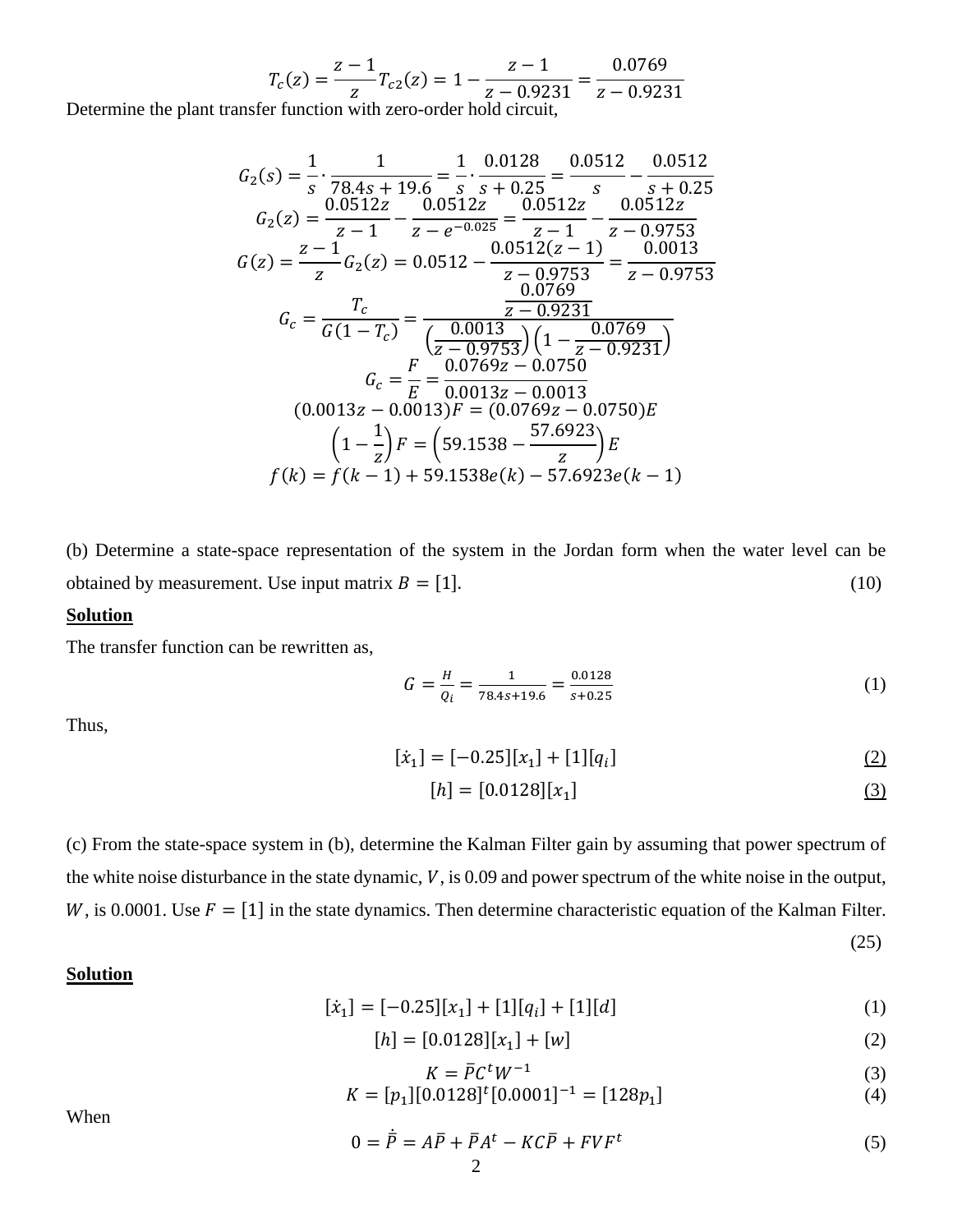Substitute all the concerned matrices,

$$
[0] = [-0.25][p1] + [p1][-0.25] - [128p1][0.0128][p1] + [1][0.09][1]
$$
 (6)

$$
[0] = [-0.5p_1 - 1.64p_1^2 + 0.09]
$$
\n<sup>(7)</sup>

Thus,

$$
[p_1] = [0.1271] \tag{8}
$$

$$
K = [16.2688]
$$
 (9)

Characteristic equation of the Kalman filter is determined from

$$
|sI - \hat{A}| = |sI - A + KC| = |[s] - [-0.25] + [16.2688][0.0128]|
$$
\n<sup>(10)</sup>

$$
|sI - \hat{A}| = |s + 0.4582| = s + 0.4582 = 0
$$
\n(11)

(d) If the water level is controlled to a constant reference height expressed by,  $h_r$ , determine the corresponding reference state. Then remodel the state-space system in (b) by taking into consideration the reference height. Use  $e_h$  to represent the height error as the new output. (10)

#### **Solution**

With exogenous input, the system is remodeled as,

$$
\dot{e} = Ae + Bu + (A - A_r)x_r + Fx_d = Ae + Bu + Ex_0
$$
 (1)

For constant reference height,

$$
[h_r] = [0.0128][x_{1r}] \tag{2}
$$

$$
[x_{1r}] = \left[\frac{h_r}{0.0128}\right] = [78.4h_r]
$$
 (3)

$$
[e_1] = [x_1 - 78.4h_r] \tag{4}
$$

$$
E = A - A_r = [-0.25] - [0] = [-0.25]
$$
\n<sup>(5)</sup>

Thus,

$$
[e_1] = [-0.25][e_1] + [1][q_i] + [-0.25][78.4h_r]
$$
 (6)

$$
[e_h] = [0.0128][e_1] \tag{7}
$$

(e) Determine the formula for the input flow rate of the system in (d) as a function of the water level,  $h$ , and the reference height,  $h_r$ , that minimizes the cost function expressed by

$$
V = \int_{0}^{\infty} (10000 e_h^2 + 4 \hat{q}_i^2) dt
$$

When  $q_i = \hat{q}_i + \bar{q}_i$ , and  $\bar{q}_i$  is used to keep the height error at zero at steady state under the reference height. Then determine characteristic equation of the regulated system. (25)

# **Solution**

 $Q = [10000 \times 0.0128^2] = [1.6384]$  (1)

$$
R = [4] \tag{2}
$$

Determine the gain for the state error

$$
G = R^{-1} B^t \overline{M}_1 \tag{3}
$$